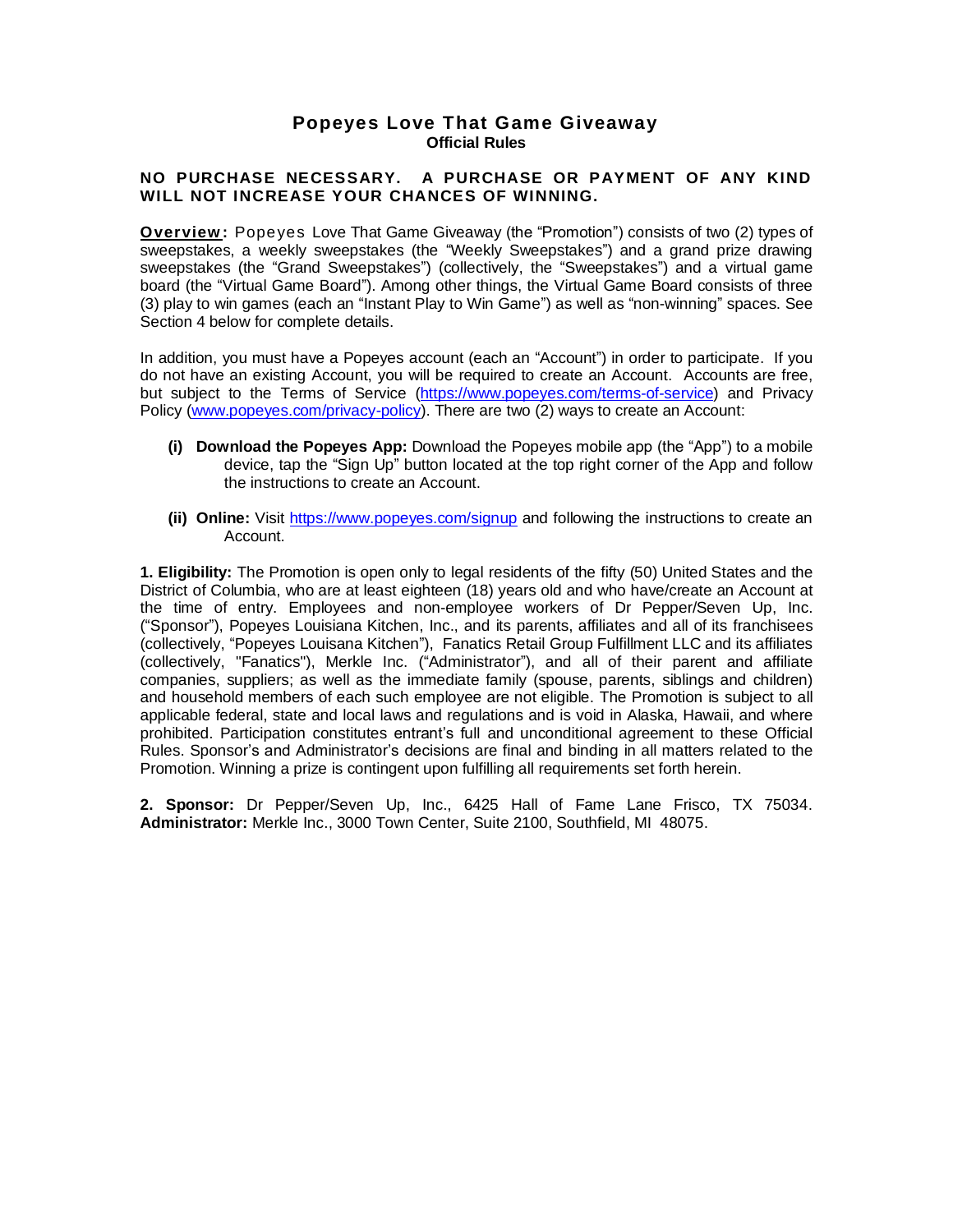**3. Timing:** The Promotion begins on September 13, 2021 at 12:00 a.m. Eastern Time ("ET") and ends on October 25, 2021 at 11:59 p.m. ET (the "Promotion Period"). The Sweepstakes consists of six (6) weekly entry periods (each a Sweepstakes "Weekly Entry Period") and a grand prize entry period (the "Grand Prize Entry Period"), as outlined below.

| Entry<br><b>Period</b> | <b>Start Date</b><br>at 12:00 a.m. ET | <b>End Date</b><br>at 11:59 p.m. ET | Approximate<br>Drawing Date at 12:00<br>p.m. ET |
|------------------------|---------------------------------------|-------------------------------------|-------------------------------------------------|
| Weekly 1               | September 13, 2021                    | September 19, 2021                  | September 20, 2021                              |
| Weekly 2               | September 20, 2021                    | September 26, 2021                  | September 27, 2021                              |
| Weekly 3               | September 27, 2021                    | October 3, 2021                     | October 4, 2021                                 |
| Weekly 4               | October 4, 2021                       | October 10, 2021                    | October 11, 2021                                |
| Weekly 5               | October 11, 2021                      | October 17, 2021                    | October 18, 2021                                |
| Weekly 6               | October 18, 2021                      | October 25, 2021                    | October 26, 2021                                |
| <b>Grand Prize</b>     | September 13, 2021                    | October 25, 2021                    | October 26, 2021                                |

Administrator's computer is the official time-keeping device for this Promotion.

**4. How to Enter the Promotion and Advance on the Virtual Game Board:** In order to participate in the Promotion, you must have a code ("Code"). There are three (3) ways to obtain a Code, as outlined below (please note Mail in Requests will only be accepted if they are postmarked by October 8, 2021 and received until October 15, 2021):

**a. Make a Purchase:** During the Promotion Period, visit a *participating*† Popeyes location, purchase a medium fountain drink (30 oz.) or a large fountain drink (40 oz.) and locate one (1) sticker ("Sticker") attached to the fountain drink cup. Peel the Sticker off the cup to reveal a Code on the Sticker\*. Keep the Sticker Code, which you will need to have available in order to complete the entry instructions below.

†Not all Popeyes locations are participating in the Promotion.

## **b. Free Sticker/ Code Request:**

- I. Mail in Request From August 27, 2021 to October 8, 2021: To obtain a Sticker without making a purchase (each including a free Code), send a self-addressed, stamped envelope and mail it in an envelope with proper postage to: "Popeyes Love That Game", c/o Merkle Inc., P.O. Box 5022, Department 849281, Kalamazoo, MI 49003-5022. Limit: One (1) Sticker/Code request per envelope. All mail-in requests must be handwritten and must be postmarked by October 8, 2021 and received by October 15, 2021. All Sticker/Code requests become the exclusive property of Sponsor and none will be acknowledged or returned. You will receive a Sticker by mail. Proof of sending your submission will not be deemed to be proof of receipt by Sponsor. Sponsor is not responsible for lost, late, incomplete, invalid, unintelligible, illegible, misdirected or postage-due free Sticker/Code requests, which will be discarded. Administrator will mail you a free Sticker\*/Code within seven (7) business days from your postmark date. Keep the Code, which you will need to have available in order to complete the entry instructions below.
- II. Online Free Code Request -- From October 9, 2021 to October 25, 2021: To request a free Code online, visit [https://drpepper](https://drpepper-lovethatgame2021.promo.eprize.com/)[lovethatgame2021.promo.eprize.com](https://drpepper-lovethatgame2021.promo.eprize.com/) and follow the links and instructions to complete and submit the free Code request form. You will receive a Code via an automated email, which should be received no later than the end of the next business day. All requests must be received by October 25, 2021 at 9:00 p.m.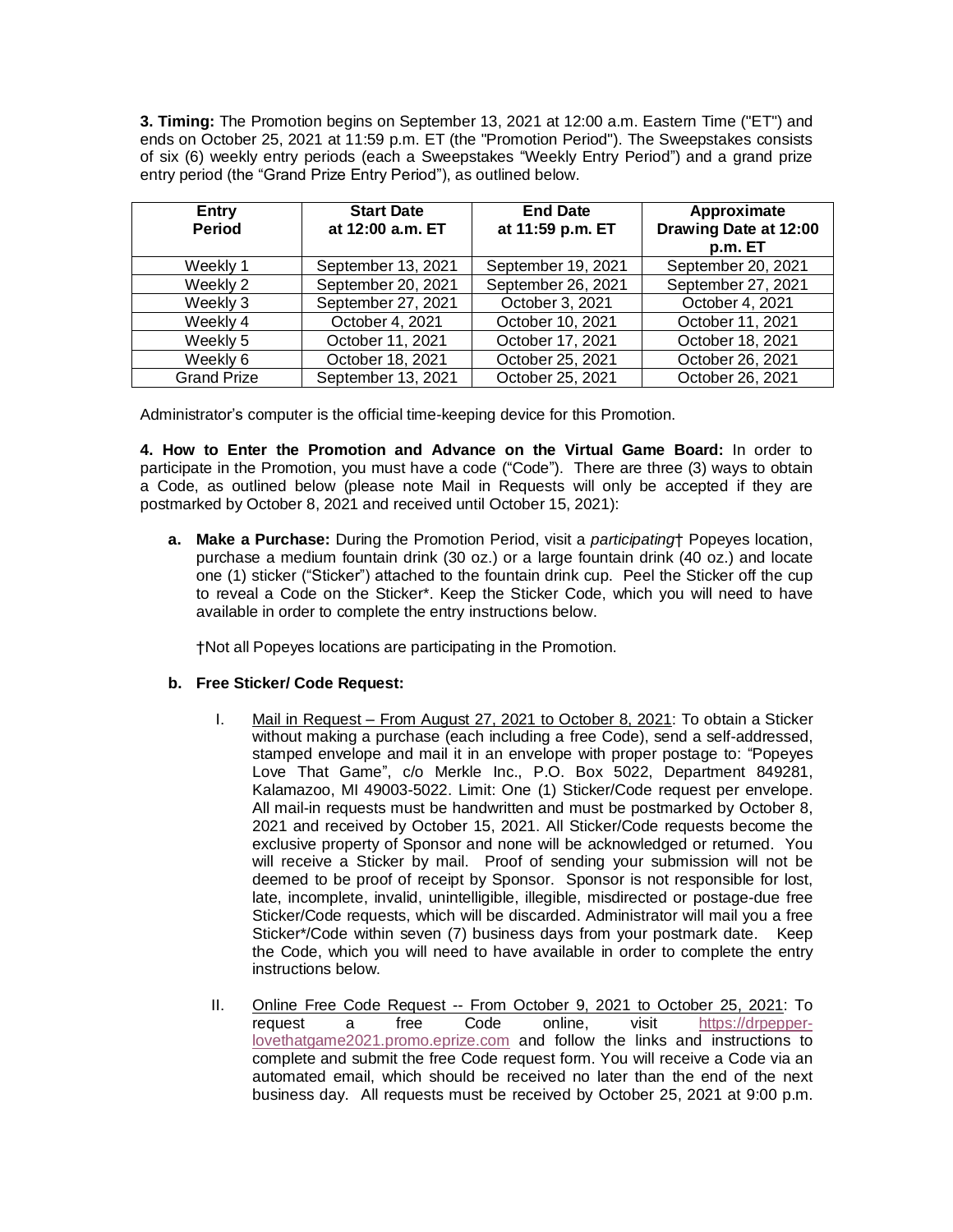ET. Sponsor is not responsible for lost, late, incomplete, invalid, unintelligible, or misdirected requests, which will not be honored. Keep the Code, which you will need to have available in order to complete the entry instructions below.

\* Fanatics Promotional Code: Your Sticker will also include one (1) Fanatics promotional code redeemable for 30% off a purchase at Fanatics.com, terms and conditions apply. Expires March 31, 2022.

Once you have obtained a Code, during the Promotion Period, launch the App or visit popeyes.com and log into your Account. Then, click on the banner advertising this Promotion (the "Website") and follow the links and instructions to complete and submit the registration form or login, by providing the email address associated with your Account and enter the Code. After logging in or completing the registration form, enter your Code. You automatically will receive one (1) Weekly Sweepstakes entry into the applicable Weekly Entry Period drawing and one (1) Grand Sweepstakes entry into the Grand Prize Entry Period drawing. You will also receive one (1) dice roll on the Virtual Game Board for entering a Code, as outlined below. In addition, you will receive one (1) "dice roll" on the Virtual Game Board when you first register for the Promotion on the App or at popeyes.com. Furthermore, you can Share on Twitter for a bonus Sweepstakes entry, also outlined below.

**Virtual Game Board:** Once your Virtual Game Board is visible, follow the links and instructions to click or tap the virtual dice. The virtual dice will determine how many spaces you will move on the Virtual Game Board; you will move a random number of spaces from one (1) space to six (6) spaces. Please see [drpepper](https://drpepper-lovethatgame2021.promo.eprize.com/#/faq)[lovethatgame2021.promo.eprize.com/#/faq](https://drpepper-lovethatgame2021.promo.eprize.com/#/faq) for complete details on how to participate and navigate through the Virtual Game Board. Once you move on the Virtual Game Board, you will land on one (1) of the following spaces:

- i. Play the "Helmet Shuffle" Instant Play to Win Game\*\*: If you land on this space, you will advance to the Instant Play to Win Game page and receive one (1) Instant Play to Win Game play for that day. The Instant Play to Win Game results will be instantly displayed. Potential winners of the Instant Play to Win Game will be provided directions for validation. All potential winners are subject to verification before any prize will be awarded. Administrator is responsible for the functionality of the Instant Play to Win Game.
- ii. Play the "Field Goal" Instant Play to Win Game\*\*: If you land on this space, you will advance to the Instant Play to Win Game page and receive one (1) Instant Play to Win Game play for that day. The Instant Play to Win Game results will be instantly displayed. Potential winners of the Instant Play to Win Game will be provided directions for validation. All potential winners are subject to verification before any prize will be awarded. Administrator is responsible for the functionality of the Instant Play to Win Game.
- iii. Play the "X's and O's" Instant Play to Win Game\*\*: If you land on this space, you will advance to the Instant Play to Win Game page and receive one (1) Instant Play to Win Game play for that day. The Instant Play to Win Game results will be instantly displayed. Potential winners of the Instant Play to Win Game will be provided directions for validation. All potential winners are subject to verification before any prize will be awarded. Administrator is responsible for the functionality of the Instant Play to Win Game.
- iv. Receive a Bonus Sweepstakes Entry: If you land on this space, you will receive one (1) bonus Weekly Sweepstakes entry into the applicable Weekly Entry Period drawing and one (1) bonus Grand Sweepstakes entry into the Grand Prize Entry Period drawing.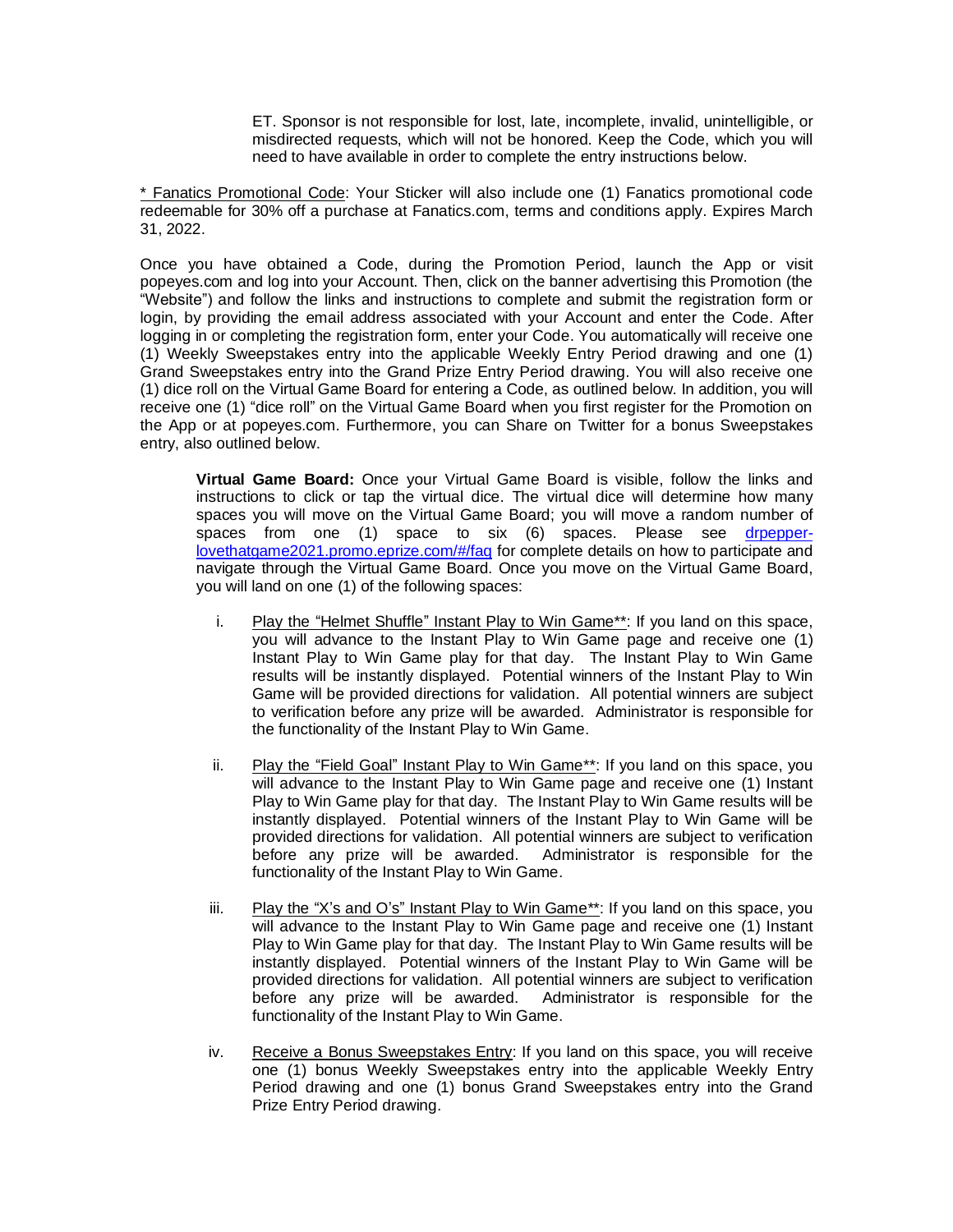- v. Roll Again: If you land on this space, you will receive one (1) bonus dice roll.
- vi. Participate in the Trivia Question(s): If you land on this space, follow the instructions to answer the proposed trivia question. Answering the applicable trivia question is just for fun.
- vii. Move ahead a Specified Number of Spaces: If you land on one (1) of these spaces, follow the instructions to immediately advance accordingly on your Virtual Game Board, either one (1); two (2); three (3) or four (4) spaces.
- viii. Complete the Loop on the Virtual Game Board: Once you rolled the virtual dice enough to move the amount of spaces necessary to complete a lap on your Virtual Game Board and land on or pass the "Go" space, you will receive three (3) bonus Weekly Sweepstakes entries into the applicable Weekly Entry Period drawing and three (3) bonus Grand Sweepstakes entries into the Grand Prize Entry Period drawing.

Limit: Each entrant may receive up to five (5) Weekly Sweepstakes entries per day into the applicable Weekly Entry Period and five (5) Grand Sweepstakes entries per day during the Promotion Period and up to five (5) dice rolls per day on the Virtual Game Board during the Promotion Period. Each entrant may also receive one (1) additional dice roll on the Virtual Game Board for registering for the Promotion. Also, based on the space(s) on the Virtual Game Board each entrant lands on, they may earn additional dice rolls and additional Sweepstakes entries beyond the per day limits. Multiple entrants are not permitted to share the same email address or Account. Any attempt by any entrant to obtain more than the stated number of plays/entries by using multiple/different email addresses, Accounts, identities, registrations and logins, or any other methods will void that entrant's plays/entries and that entrant may be disqualified. Use of any automated system to participate is prohibited and will result in disqualification. Sponsor is not responsible for lost, late, incomplete, invalid, unintelligible or misdirected registrations, which will be disqualified. In the event of a dispute as to any registration or play, the authorized account holder of the email address used to register will be deemed to be the entrant or player. The "authorized account holder" is the natural person assigned an email address by an Internet access provider, online service provider or other organization responsible for assigning email addresses for the domain associated with the submitted address. Potential winners may be required to show proof of being the authorized account holder.

**Bonus Sweepstakes Entry via Twitter Share:** During the Promotion Period, follow the links and instructions on the Website to click on the Twitter share button to Tweet a message about the Promotion on Twitter. By doing so, you will receive one (1) one bonus Weekly Sweepstakes entry into the applicable Weekly Entry Period drawing and one (1) bonus Grand Sweepstakes entry into the Grand Prize Entry Period drawing. Limit: Up to one (1) Weekly Sweepstakes entry into the applicable Weekly Entry Period and one (1) Grand Sweepstakes entry, per email address/person, per day during the Promotion Period, for sharing on Twitter.

**\*\*If you "Lose" an Instant Play to Win Game:** If you play an Instant Play to Win Game(s) (as outlined above) and receive a "lose" message, meaning you are not a potential winner of an Instant Play to Win Game Prize, you will receive one (1) of four (4) available food offers (each an "Offer"; which will automatically be added to your Account) as outlined below:

- a. 4 Free Small Drinks with purchase of any Family Meal
- b. 5pc Mixed Signature Chicken, 2 Regular Sides, 2 Biscuits, and 2 Small Drinks for \$14
- c. Free Apple Pie with purchase of any Combo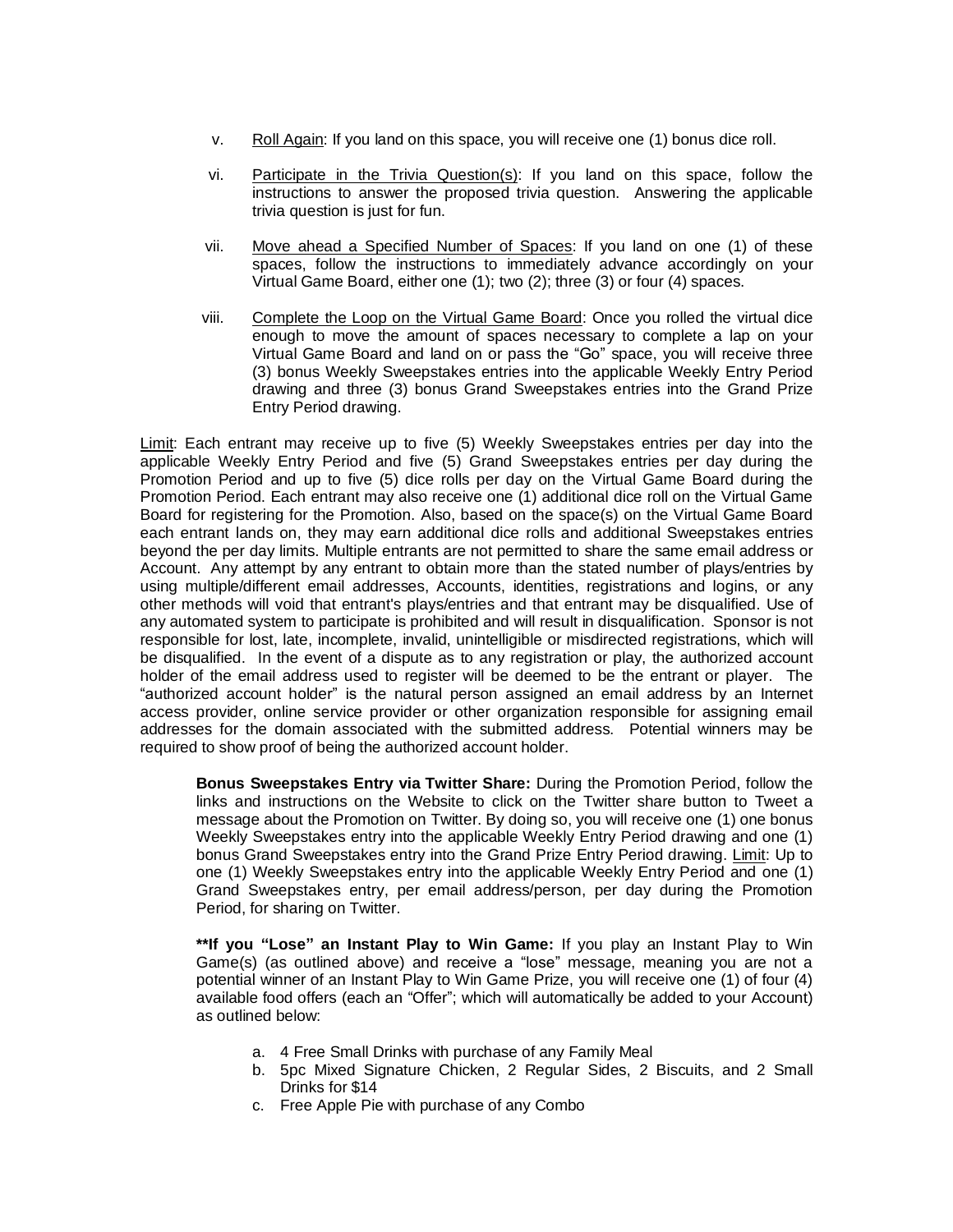#### d. Free Small Drink with purchase of a Chicken Sandwich

One (1) of the above Offers will be deposited into your Popeyes Account. The Offer must be redeemed at participating Popeyes restaurants, participation will vary, on or before restaurant closing on November 30, 2021 during the hours the menu item is served. Available for delivery on the App, order ahead with in-store pickup or in-store with digital code on the App at participating US Popeyes® restaurants only; not available in AK, HI, PR & USVI. Tax extra. Offers cannot be redeemed on kiosk or delivery orders, are subject to verification at a participating restaurant and are not valid in combination with any other offer, discount, or coupon. Limit one (1) Offer coupon redemption per claimant per transaction per day. Tax extra.

**5. Sweepstakes/Instant Play to Win Game:** Administrator is an independent judging organization whose decisions as to the administration and operation of the Promotion and the selection of potential winners are final and binding in all matters related to the Promotion. Sweepstakes: Administrator will randomly select the potential Sweepstakes winners from all eligible entries received during each applicable Entry Period on or around the dates listed in Section 3 above. Non-winning Weekly Entry Period entries will carry over into any subsequent Weekly Entry Period drawing. Instant Play to Win Game: Eleven thousand fifty (11,050) random, computer-generated winning times, one for each prize listed below, will be generated during the Promotion Period. If you are the first player to play the Instant Play to Win Game at or after one of the randomly generated times, you will be a potential instant winner of the prize indicated.

**6. ALL POTENTIAL WINNERS ARE SUBJECT TO VERIFICATION BY SPONSOR OR ADMINISTRATOR, WHOSE DECISIONS ARE FINAL AND BINDING IN ALL MATTERS RELATED TO THE PROMOTION. AN ENTRANT IS NOT A WINNER OF ANY PRIZE, EVEN IF THE INSTANT PLAY TO WIN GAME OR SWEEPSTAKES SHOULD SO INDICATE, UNLESS AND UNTIL ENTRANT'S ELIGIBILITY, AND THE POTENTIAL WINNER HAS BEEN VERIFIED AND ENTRANT HAS BEEN NOTIFIED THAT VERIFICATION IS COMPLETE. SPONSOR WILL NOT ACCEPT SCREEN SHOTS OR OTHER EVIDENCE OF WINNING IN LIEU OF ITS VALIDATION PROCESS. ANY PLAY THAT OCCURS DURING A SYSTEM FAILURE OR AFTER A SYSTEM FAILURE, AS DETERMINED BY SPONSOR OR ADMINISTRATOR IN THEIR SOLE AND ABSOLUTE DISCRETION, WILL BE DEEMED A DEFECTIVE PLAY THAT IS VOID, AND WILL NOT BE HONORED.**

**7. Verification of Potential Winners:** Receiving a prize is contingent upon compliance with these Official Rules. The potential Sweepstakes winners will be notified by email or phone. Each potential Sweepstakes prize winner (parent/legal guardian if winner is a minor in his/her state of residence) will be required to sign and return a Declaration of Compliance, Liability Waiver, and where not prohibited, a Publicity Release ("Declaration") which must be received by Administrator, within five (5) days of the date notice or attempted notice is sent, in order to claim the prize. If a potential winner of any prize cannot be contacted or fails to sign and return the Declaration or provide any other requested information within the required time period (if applicable), or prize is returned as undeliverable, potential winner forfeits the prize. In the event that a potential winner of a prize valued over \$25.00 forfeits the prize or is disqualified for any reason, Sponsor will award the applicable prize to an alternate winner by random drawing from among all remaining eligible entries. There will be three (3) alternate drawings after which the applicable prize will remain unawarded. Unclaimed prizes valued at \$25.00 or less will not be awarded.

## **8. Prizes:**

## **Sweepstakes Prizes:**

ONE (1) GRAND SWEEPSTAKES PRIZE: The Grand Prize winner will receive the "Home Tailgate Package" consisting of one (1) \$9,000.00 check for spending money; one (1) home theater sound system; winner's choice of one (1) of the following: one (1) 65" LED Smart TV OR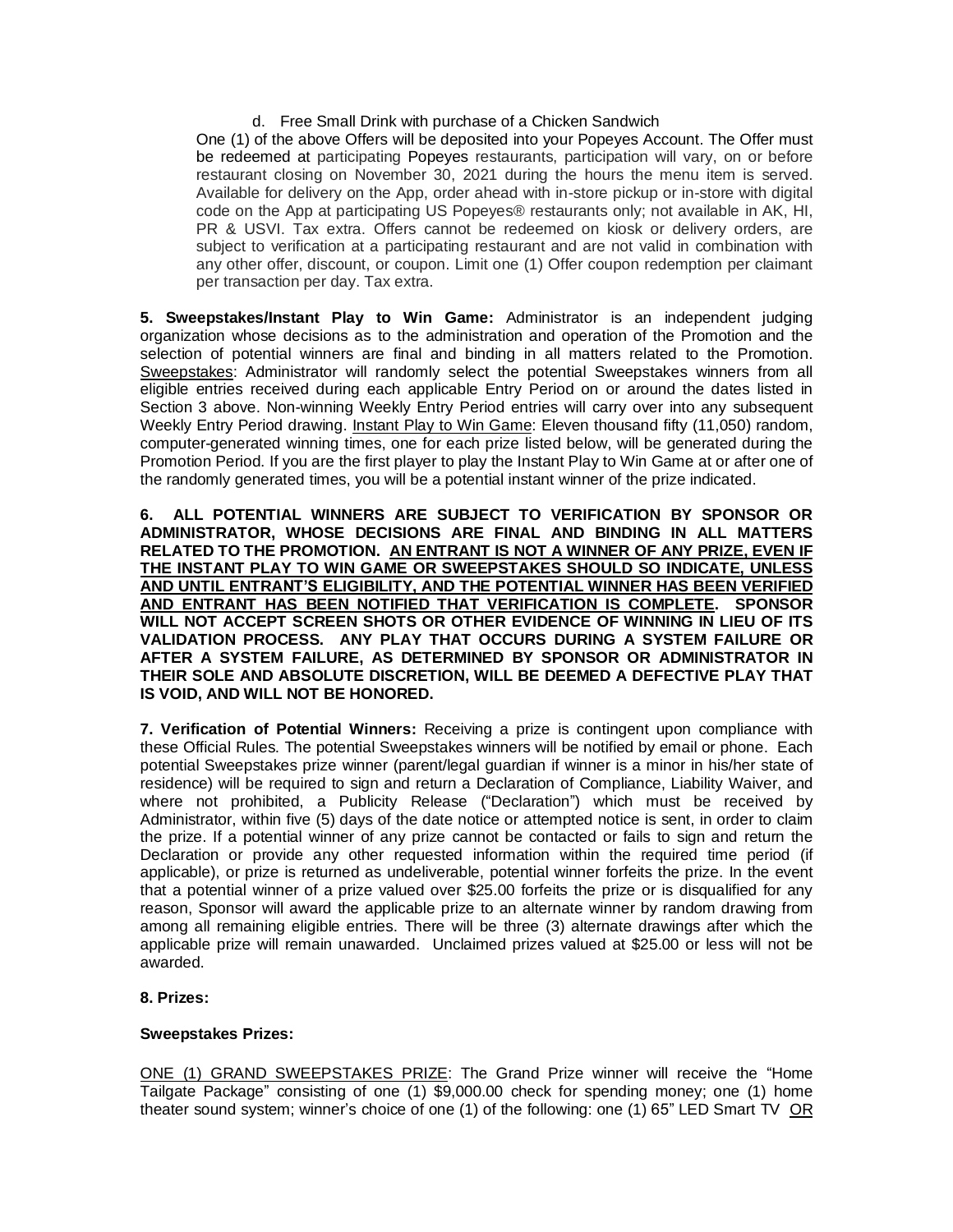an outdoor theater system; one (1) \$2,000.00 gift card for theatre seats, Terms and Conditions apply; one (1) giant wooden block stacking game; one (1) corn hole game; one (1) Bluetooth speaker; one (1) cooler; four (4) Dr Pepper tumblers; four (4) collapsible cup coolers; one (1) football and one (1) darts game. ARV: \$15,135.00.

Odds of winning the Grand Sweepstakes Prize depend on the number of eligible entries received during the Promotion Period.

SIX (6) WEEKLY SWEEPSTAKES PRIZES (one (1) awarded per Weekly Entry Period): Each Weekly Prize winner will receive the "Tailgate Gaming Package" consisting of one (1) corn hole game; one (1) giant wooden block stacking game; one (1) football and one (1) Bluetooth speaker. ARV: \$622.04.

Odds of winning a Weekly Sweepstakes Prize depend on the number of eligible entries received during the applicable Weekly Entry Period.

| <b>Prize</b><br>Quantity | <b>Prize Description</b>           | <b>ARV</b> |
|--------------------------|------------------------------------|------------|
| 50                       | \$100.00 Fanatics Promotional Code | \$100.00   |
| 250                      | \$50.00 Fanatics Promotional Code  | \$50.00    |
| 1,000                    | \$25.00 Fanatics Promotional Code  | \$25.00    |
| 3,000                    | \$15.00 Fanatics Promotional Code  | \$15.00    |
| 3,750                    | \$10.00 Fanatics Promotional Code  | \$10.00    |
| 3,000                    | \$5.00 Fanatics Promotional Code   | \$5.00     |

#### **Instant Play to Win Game Prizes:**

Odds of winning an Instant Play to Win Game prize depend on the date/time of entry, the number of prizes remaining available at the time of entry and number of eligible Instant Play to Win Game plays received. The number of prizes available to be won will diminish as they are awarded.

For All Fanatics Promotion Codes: Terms and conditions apply. Promotional codes entitle the holder thereof to spend the total value of the code (which range in value from \$5, \$10, \$15, \$25, \$50 or \$100) in one transaction for the purchase of merchandise on Fanatics website. All proceeds not used in the one transaction will be forfeited by the winner. Each Code expires March 31, 2022.

For All Prizes: The actual value of electronic prizes is subject to price fluctuations in the consumer marketplace based on, among other things, any gap in time between the date the ARV is estimated for purposes of these Official Rules and the date the prize is awarded or redeemed. No cash equivalent and all prizes are non-transferable, and no substitution will be made except as provided herein at the Sponsor's sole discretion. Sponsor reserves the right to substitute a prize for one of equal or greater value if the designated prize should become unavailable for any reason. Winners are responsible for all taxes and fees associated with prize receipt and/or use. Prizes will be fulfilled approximately 8-10 weeks after the conclusion of the Promotion but may be delayed if the drawings are delayed. TOTAL ARV OF ALL PRIZES: \$158,867.24. Limit: One (1) Sweepstakes Grand prize, one (1) Sweepstakes Weekly prize and up to five (5) Instant Play to Win Game prizes per person.

**9. Release:** By receipt of any prize, winner agrees to release and hold harmless Sponsor, Popeyes Louisiana Kitchen, Fanatics, Administrator, Twitter, Inc. and all of their respective subsidiaries, affiliates, suppliers, distributors, advertising/promotion agencies and each of their respective parent companies and each such company's officers, directors, employees and agents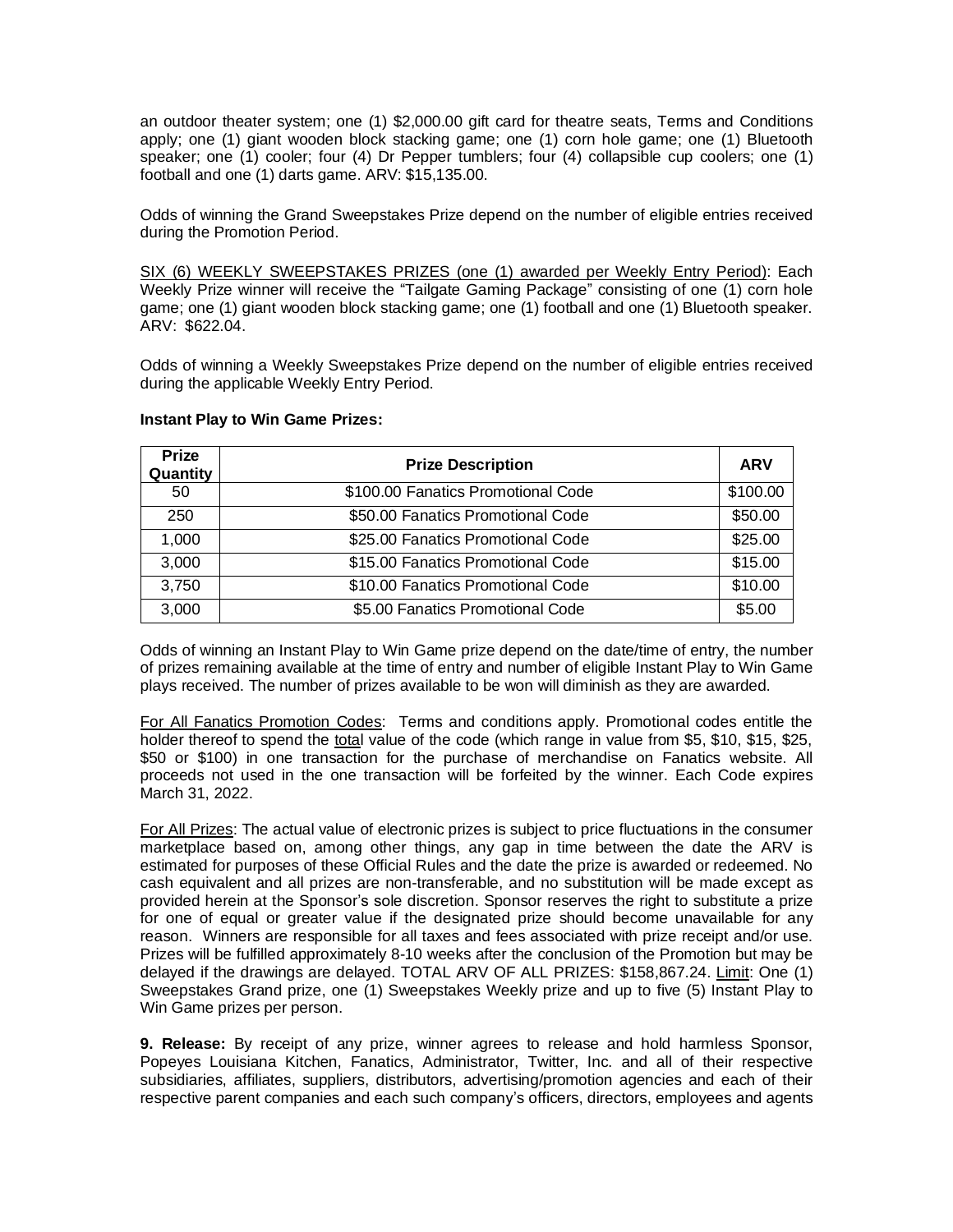(collectively, the "Released Parties") from and against any claim or cause of action, including, but not limited to, personal injury, death, or damage to or loss of property, arising out of participation in the Promotion or receipt or use or misuse of any prize.

**10. Publicity:** Except where prohibited, participation in the Promotion constitutes winner's consent to Sponsor's and its agents' use of winner's name, likeness, photograph, voice, opinions and/or hometown and state for promotional purposes in any media, worldwide, without further payment or consideration.

**11. General Conditions:** Sponsor reserves the right to cancel, suspend and/or modify the Promotion, or any part of it, if any fraud, technical failures, human error or any other factor impairs the integrity or proper functioning of the Sweepstakes or Instant Play to Win Game, or any event or cause beyond Sponsor's control (e.g. events such as natural calamities, national emergencies, wide spread illnesses, declarations of war, acts of God, acts of terrorism) interferes with any aspect of the Sweepstakes or Instant Play to Win Game, including but not limited to fulfillment of the prize(s), as determined by Sponsor in its sole discretion. In such event, Sponsor reserves the right to modify the prizes offered herein and to award the prizes at random from among the eligible entries or plays received up to the time of the impairment. Sponsor reserves the right, in its sole discretion, to disqualify any individual it finds to be tampering with the entry process or the operation of the Sweepstakes or Instant Play to Win Game or to be acting in violation of the Official Rules of this or any other promotion or in an unsportsmanlike or disruptive manner. Any attempt by any person to deliberately undermine the legitimate operation of the Sweepstakes or the Instant Play to Win Game may be a violation of criminal and civil law, and, should such an attempt be made, Sponsor reserves the right to seek damages from any such person to the fullest extent permitted by law. Sponsor's failure to enforce any term of these Official Rules shall not constitute a waiver of that provision.

**12. Limitations of Liability:** The Released Parties are not responsible for: (1) any incorrect or inaccurate information, whether caused by entrants, printing errors or by any of the equipment or programming associated with or utilized in the Promotion; (2) technical failures of any kind, including, but not limited to computer system, program or data integration malfunctions, or other errors, failures or delays in computer transmissions or network connections, malfunctions, interruptions, or disconnections in phone lines or network hardware or software; (3) unauthorized human intervention in any part of the entry process or the Promotion; (4) technical or human error which may occur in the administration of the Promotion or the processing of entries; (5) any technical malfunctions or unavailability of the Popeyes App, Popeyes website or the Promotion website; or (6) any injury or damage to persons or property which may be caused, directly or indirectly, in whole or in part, from entrant's participation in the Promotion or receipt or use or misuse of any prize. If for any reason an entrant's entry or play is confirmed to have been erroneously deleted, lost, or otherwise destroyed or corrupted, entrant's sole remedy is another Sweepstakes entry or Instant Play to Win Game play, if possible. No more than the stated number of prizes will be awarded. In the event that production, technical, seeding, programming or any other reasons cause more than stated number of prizes as set forth in these Official Rules to be available and/or claimed, Sponsor reserves the right to award only the stated number of prizes by a random drawing among all legitimate, un-awarded, eligible prize claims.

**13. Disputes:** Except where prohibited, entrant agrees that: (1) any and all disputes, claims and causes of action arising out of or connected with this Promotion or any prize awarded shall be resolved individually, without resort to any form of class action, and exclusively by the United States District Court for the Eastern District of Michigan (Southern Division) or the appropriate Michigan State Court located in Oakland County, Michigan; (2) any and all claims, judgments and awards shall be limited to actual out-of-pocket costs incurred, including costs associated with entering this Promotion, but in no event attorneys' fees; and (3) under no circumstances will entrant be permitted to obtain awards for, and entrant hereby waives all rights to claim, indirect, punitive, incidental and consequential damages and any other damages, other than for actual out-of-pocket expenses, and any and all rights to have damages multiplied or otherwise